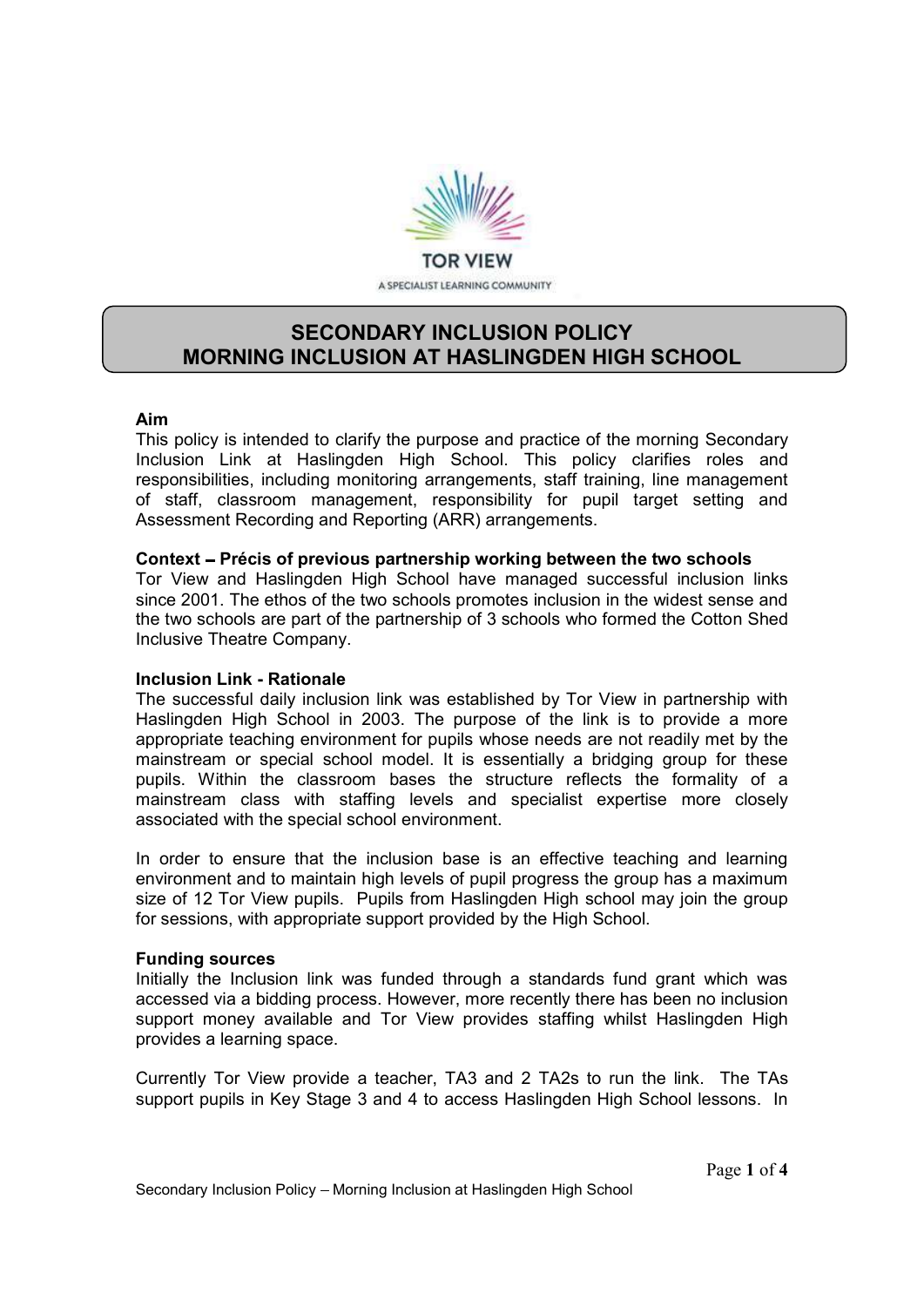Key Stage 3 pupils in the inclusion group access Maths, English, Art, PE, music or whichever lessons are deemed a personal strength.

Haslingden High School provide the classroom base and arrange for gifted and talented Tor View pupils to access accredited courses. Tor View provide transport from the link and specialist resources to support the link. They also provide a SEN resource to Haslingden High School.

### **Timetable**

Tor View pupils arrive at Haslingden High School from 8:30am dependent on the drop off time of their transport. Tor View teaching staff based at Haslingden High School are therefore required to be available for pupil supervision from 8:30am. Haslingden High School starts with registration at 8:50am. Tor View pupils are registered in the base by Tor View staff and a dinner register is taken.

Morning lessons cover English and Maths, including key skills. Break from 10:35- 10:50. Please see the current class timetables for a more detailed overview. Where deemed appropriate Tor View pupils access mainstream lessons. The level of support required for this full inclusion is determined on an individual needs basis for Key Stage 3 and Key Stage 4 pupils who attend Haslingden High School access accredited courses e.g. GCSE/ BTEC/ASDAN.

### Roles and Responsibilities

### • Pupils

Tor View Pupils- Tor View pupils remain the responsibility of Tor View teachers on site. Any issues and concerns from TAs or mainstream teachers must be relayed to the class teacher. Class teachers are responsible for writing and updating the Key Skills and Care Plans, ensuring that inclusion links remain appropriate and liaising with Haslingden High School staff. If an incident occurs senior staff at Tor View must be informed immediately.

#### Rooms  $\bullet$

Haslingden High School staff will maintain the rooms as classrooms ensuring that these spaces are not used for the storage of unwanted items and excess stock.

Sufficient storage will be made available for the base to operate effectively. This should include a bank of trays for pupil use. Tor View will support the purchase of this furniture if it is not readily available. Any furniture purchased by either school will remain the property of that school and should be marked accordingly.

General stationary is be provided by both schools with an annual allocation for the inclusion base. Essential teacher's supplies (eg. staple gun, large scissors, hole punch etc) will be provided by Tor View. Paper, card and backing paper will be provided by Haslingden High School. Haslingden High School will allow access to resources to support teaching eg video, laminator, photocopies etc.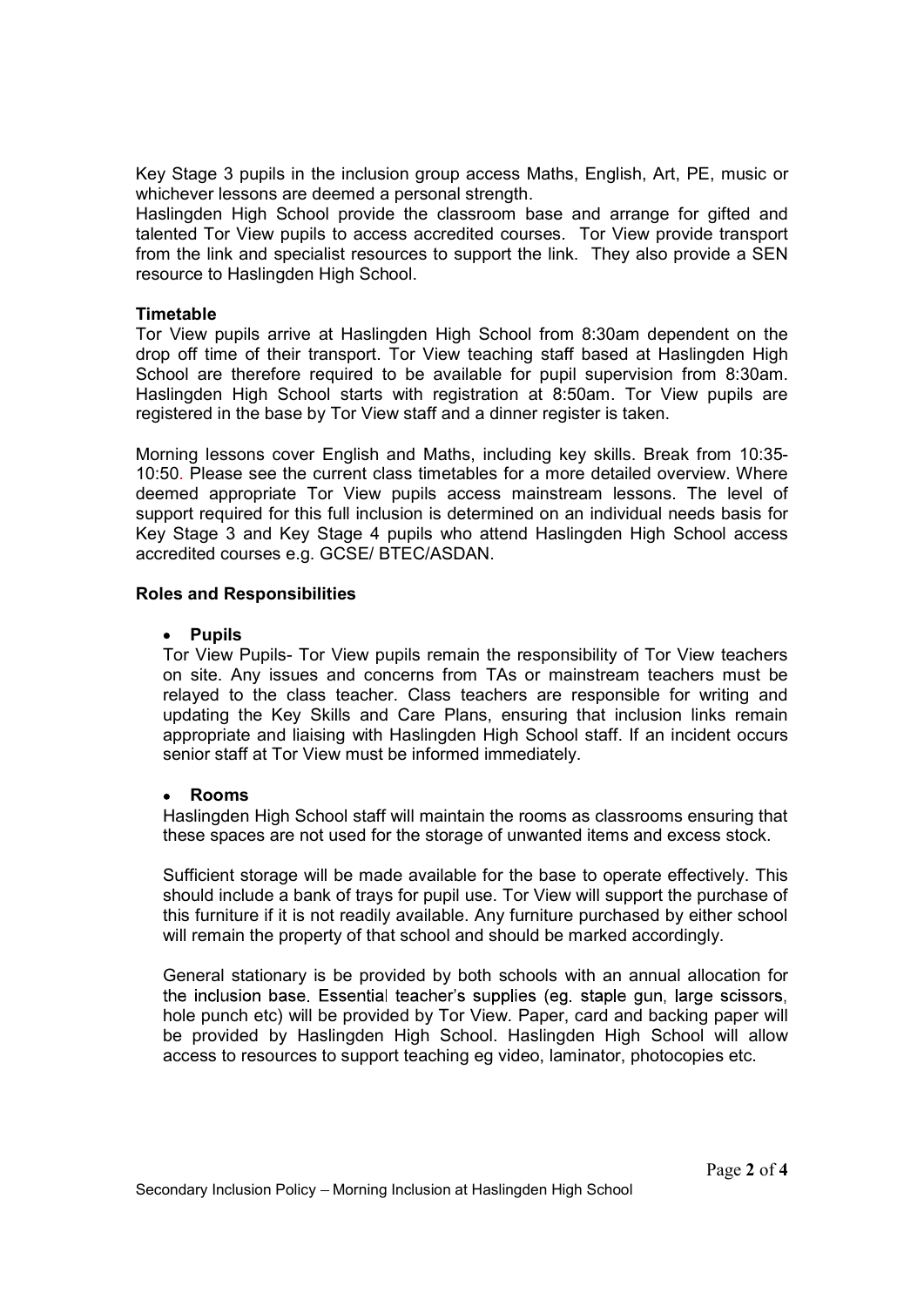Haslingden High School will provide an interactive whiteboard and any necessary hardware. Both schools will supply appropriate software and ensure protective safeguarding protocols are followed.

#### $\bullet$ Monitoring

The monitoring of T&L is the responsibility of the Head of Secondary at Tor View and in line with Tor Views monitoring policies.

### Line Management of staff

The line management of Tor View staff remains the responsibility of Tor View's SMT this applies to all aspects of performance including absence.

# Assessment Recording and Reporting (ARR)

All pupils included in the morning inclusion link will have a 'Passport to Progress' and 'Small Steps 2 Success' (Tor View's in-house assessment resource. This resource is copyright to Tor View as it contains a number of published materials for which Tor View has a site licence. It must not be copied beyond the Inclusion Base) and this will be updated by the Tor View teacher/ base TA's. This will be the basis of the Key Skills & Care Plans that all pupils will have in addition to the Haslingden High School's IEP.

The first 2 weeks at the start of the academic year will have an assessment focus to enable base staff to complete the assessment package and refine their knowledge of the children in order to set priority targets. During this period TAs will manage group activities.

Tor View staff will support Haslingden High School in the preparation of Educational Advice for Annual/ ESAP Reviews. Tor View staff will not generally attend Annual Reviews for children on Haslingden High School's roll. However, if circumstances are such that their input would be pertinent to the Review eg. if a special school placement was being suggested staff will make themselves available.

### Cover arrangements

Cover arrangements for teachers in the base will be managed be SMT/SLT from Tor View School on a daily basis possible and therefore on days when the Tor View teacher is unavailable Tor View pupils will be taught at Tor View and SMT at Haslingden High school will make a decision about cover arrangements for their pupils.

 If it is not possible to cover the TA staff the Tor View teacher will be unable to accommodate Haslingden pupils in the group. On these occasions Tor View pupils will either be taught at Tor View or in the inclusion base by the teacher.